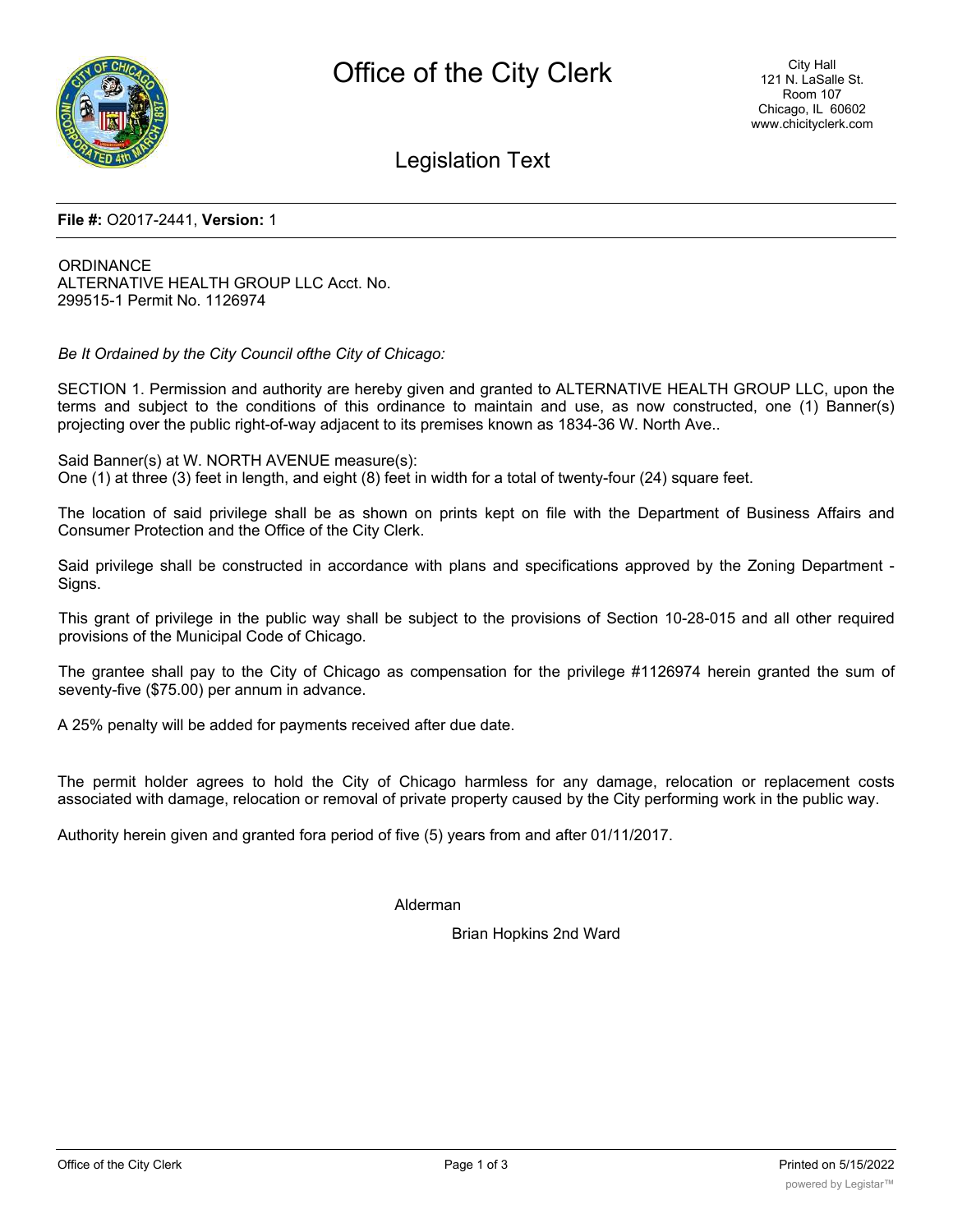Page 1

**(Page 2 of 5)**

**11 at 1834-36 W North Ave**

# **8 feet**

# **3 feet**

Department of Business Affairs and Consumer Protection Small Business Center - Public Way Use Unit City Hall - 121 N LaSalle Street, Room 800 • Chicago, IL 60602 312-74-GOBIZ/312-744-6249 • (312) 744-1944 (TTY) <http://www.citvofchicago.org/bacp>

**03/29/2017**

Alderman Brian Hopkins Ward # 02 City of Chicago City Hall, Room 200 121 North LaSalle Street Chicago, Illinois 60602